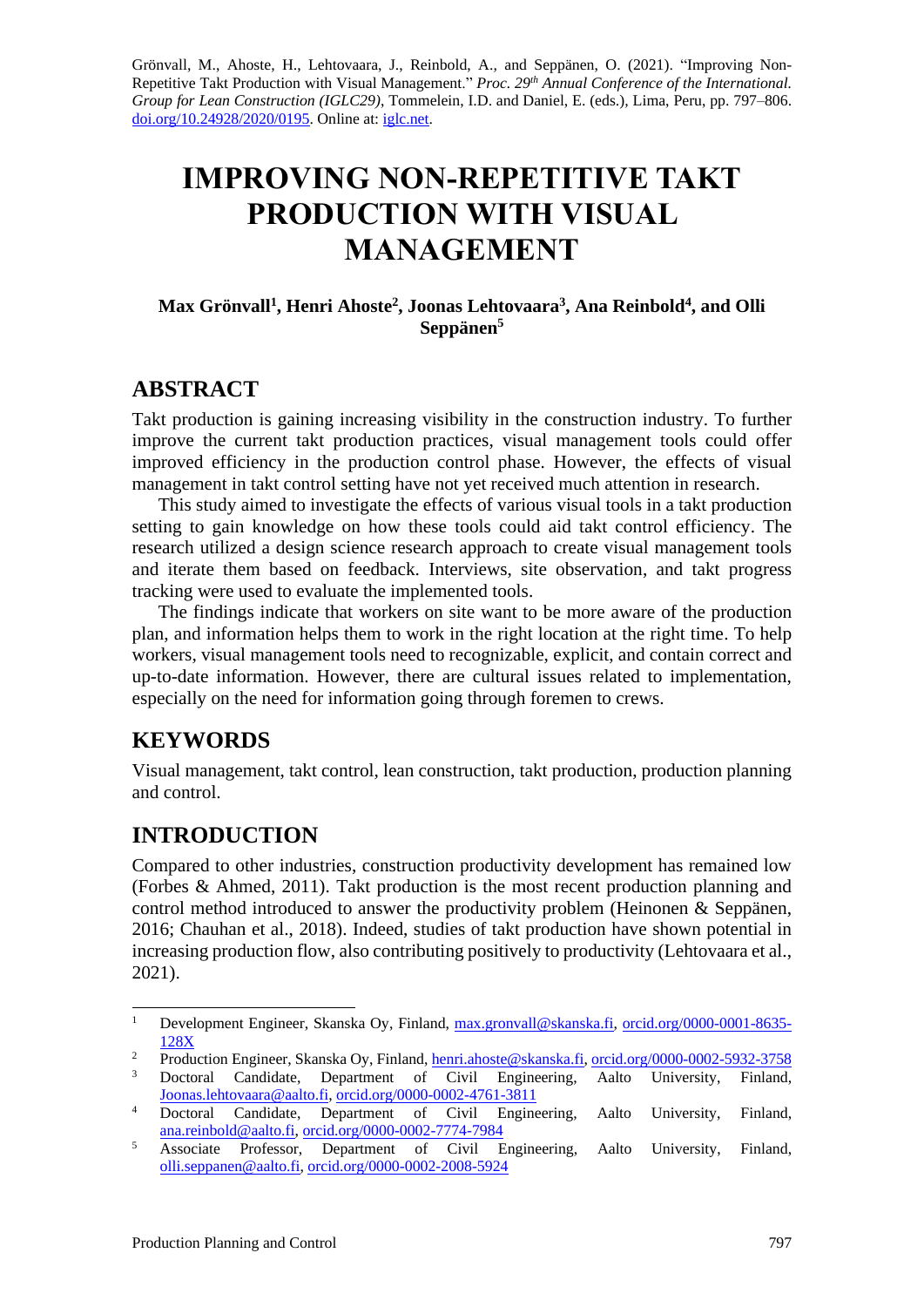The term "takt" originates from manufacturing, denoting a constant time in which individual production activities should be finished (Hopp and Spearman, 2011). In construction, takt production consists of planning and control functions. Takt planning aims to identify repetitive processes in production and to balance them to decrease variability, forming a central element to establish flow-efficient production (Dlouhy et al., 2016). It is also essential to sustain flow-efficient through production by continuously controlling and improving the system (Lehtovaara et al., 2021).

Several benefits related to takt production have been reported in the literature. Yassine et al. (2014) argued that lead time will shorten, construction costs will diminish, and waste is reduced, while productivity is increased (Vatne & Drevland, 2016). In addition, takt production has been documented to increase transparency, ease communication between subcontractors, and enable more even production while making production forecasting and control more accurate (Frandson & Tommelein, 2014; Dlouhy et al., 2018). Studies of takt production have emphasized takt planning function, while takt control has had a lesser role. Lehtovaara et al. (2021) presented a theoretical model which proposes that takt control enables reducing rework, making-do, and re-entrant flow. Increased stability and reliability, problem-solving, and transparency are effects of both effective takt control and continuous improvement. Although Schöttle and Nesensohn (2019) presented challenges with lack of commitment in takt control. Reasons for the lack of commitment were lack of coordination, lack of understanding the production system and missing information from own company.

One possible way to potentially leverage the positive effects of takt control and continuous improvement is the adoption of visual management (VM) tools. VM is defined by Greif (1991) as the use of information in a visual manner to those who are executing the task in a way that the information can be retrieved at a glance and immediately be transferred to the task execution. VM tools could improve the transparency regarding the task to be executed, resulting in a better and more continuous production flow. VM aims to transform the workplace and task execution into selfexplanatory, self-ordered, and self-regulated action while facilitating continuous improvement (Galsworth, 1997). This results in transparency, discipline, management by facts, simplification, and unification, and creating shared ownership (Tezel et al., 2009).

The adoption of VM could increase production transparency and enable more effective identification of waste and disruptions in the production flow (Formoso et al., 2002), which are also associated with Lean Production (Liker, 1997). VM as a part of lean thinking has been a vital management approach to increase information distribution, bringing more transparency to the construction site, and enabling pull production approaches with more simple and targeted communication tools (Koskela et al., 2018).

VM tools can be relatively simple, like a board that has information and visual aids such as production plans (Tezel et al., 2015). Valente et al. (2018) introduced standardized worksheet cards that include information about what work needs to be done and where and the time it takes to complete and sequence steps. Another tool in their study was a constraint analysis board that includes a picture of layout, schedule of activities, and constraints, which supports collaboration between stakeholders. Valente et al. (2018) also pointed out in their proposed model that the final step is to make visual tools visible, which needs to be taken into account in the design of visual tools. These design decisions could include issues such as color, shape, texture, and symbols. (Valente et al., 2018)

It could be argued that takt production and VM objectives are closely aligned. Takt production is used to plan and control the pace with which the processes should happen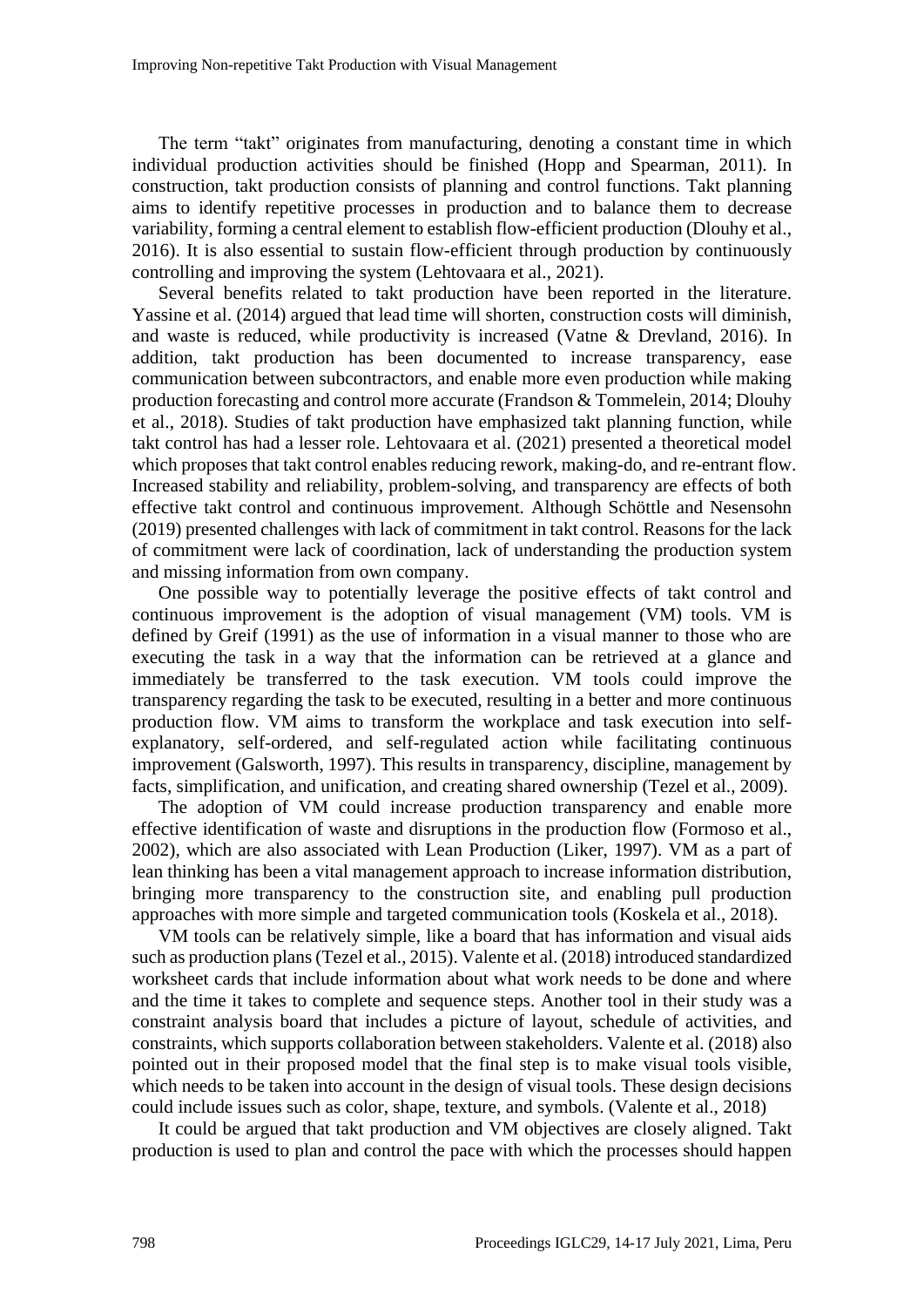(Lehtovaara et al., 2021). VM can be used to communicate the requirements to workers and explain who is to execute what and when, providing a transparent view of production flow and how an individual's work can contribute to completing the project objectives. Contribution can produce a positive side effect of increasing the ownership of the tasks and the workers' commitment to continuous improvement with more self-managed and proactive crews (Reinbold et al., 2020).

Inspired by this evident but little investigated synergy of takt production and VM, this study aims to implement VM tools and monitor whether they improve takt control process, and further examine how VM can be harnessed to support takt control most efficiently. Three VM tools were implemented and individually analyzed. The goal is also to improve these VM tools as part of the takt control process.

The remainder of the paper is structured as follows. Next presented is the introduction of research method and the case study, in which the VM tools are implemented. The iteration process of creating the tools and the central results are introduced in the findings. Then, the overview of VM on the project and analysis of the tools' effectiveness is discussed. Finally, conclusions are presented by assessing study implications and avenues for future research.

#### **RESEARCH METHODS**

The research strategy of this paper is design science research, which aims to create a foundation for pragmatic research and solve practical challenges (Dresch et al., 2015); effectiveness of VM and takt control is a practical challenge on site and needs a pragmatic research approach. According to Holmström et al. (2009), in design science research, the aim is to create an artefact used to resolve a problem and meet a specific goal.

The design science research was carried out by utilizing a case study. According to Yin (2009) the need for a case study is when a phenomenon is studied in an actual context. In this study, the context is an ongoing construction site. The study structure mimicked the process described by Holmström et al. (2009). The first phase was problem defining. The problem in this study was site workers lack of commitment to takt production and understanding of the takt plan. The second phase was the refinement of the solution. The artefacts in this research are the specific VM tools which are used to display takt on site. The artefacts were created together with site personnel and were compared with literature about VM. The main requirement for these tools was to make them simple. The artefacts will be presented in the findings section, where the iteration process and VM tools updates will be shown. In the final phase, theoretical suggestions on how to use the information in practice were created, which is presented in the discussion section.

The case project for this study is a new 135 500 sqm2 shopping center. Construction time is from the beginning of 2019 to the spring of 2022. The shopping center has three stories with over 80 different shops, restaurants, and services. Production planning for the interior phase has been done by takt planning collaboratively with subcontractors. The interior phase has been divided into two parts, with the first part consisting mainly of MEP-frame works, interior walls, and painting of the inner roof, with a takt time of 5 days. The second part consists of work activities mainly of finishing work and ending to MEP functioning testing with a takt time of 2 days. The takt area size has been reduced for the second part of the takt plan to consist of a retail space-specific takt area.

Data collection was mainly conducted by structured interviews on-site, site observation, and tracking of takt wagons in the test area. The test area was set for takt areas 1 to 6 on the ground floor's west and east side, respectively. Figure 1 shows the test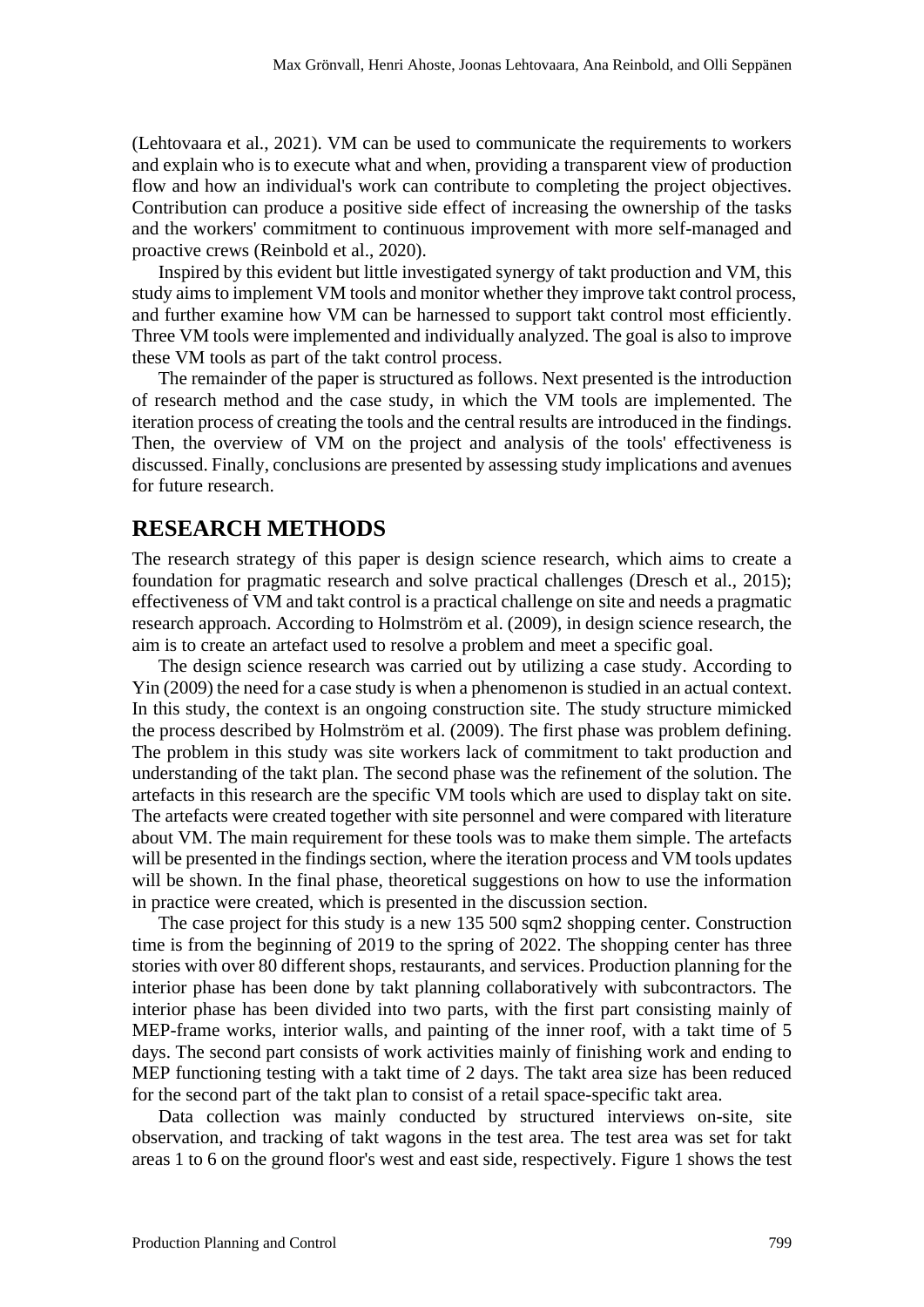area with a green line and how it was divided into takt areas. The areas chosen needed to have a similar layout, area size, and takt work activities. VM tools were implemented in the west area. East area was used as a comparison area with the traditional process to compare data. The interviews were conducted on site and in total of 36 subcontractors' workers were interviewed, in which 21 worked in the west area and 15 in the east area. The interviews consisted of two parts: the first part of the interviews included questions about how well takt related requirements were met on a scale of 1 (bad) to 5 (excellent), and the second part included questions about VM. The questions and results are presented in the findings section.

Takt progress tracking was done by analyzing completion rates for each takt wagon. Takt wagons analyzed were from the test areas and the tracking was conducted for eight weeks.



Figure 1. Test area

# **FINDINGS**

Three VM tools were tested on the site. The main focus was on VM tools that aid the individual workers. The implemented VM tools were (1) takt plan visible to site, (2) takt wagon visualization through takt cards, and (3) takt area markings on site. In addition, crew colorings were used to complement these three tools. These VM tools on site are shown in Figure 2. Next, the tools and the iteration process are introduced.

### **TAKT PLAN VISIBLE TO SITE**

Takt plans that were put on site on a takt board included the whole project's takt schedule and takt areas, shown in Figure 2. These takt boards were placed on three floors and two per floor, one for the west block and one for the east block. After some discussion on site with the subcontractors, the information of supervisors per section and foremen controlling different takts were updated as the first iteration on the takt boards. Takt boards were the first VM tools set up on site, and their implementation was done earlier than the other tools. In addition, one takt board in the main lobby at the site was updated as a second iteration to contain information on a three-week schedule for each subcontractor. The three-week schedules were updated weekly.

Takt plans visible on site got positive feedback early on from the subcontractors, and they felt that the information was important. Interviewees felt that the takt boards were easily accessible and found on site. Most of the interviewees also felt the takt plan was easily understandable, but some felt that it was hard to understand. Adding subcontractors' three-week lookahead plans on the takt boards was seen crucial for maintaining work flow as part of takt control. It also helped to make the takt plan more understandable for those who thought the whole takt plan was hard to understand. Takt boards were also used as a tool for coordination with the general contractor's foremen and subcontractors' team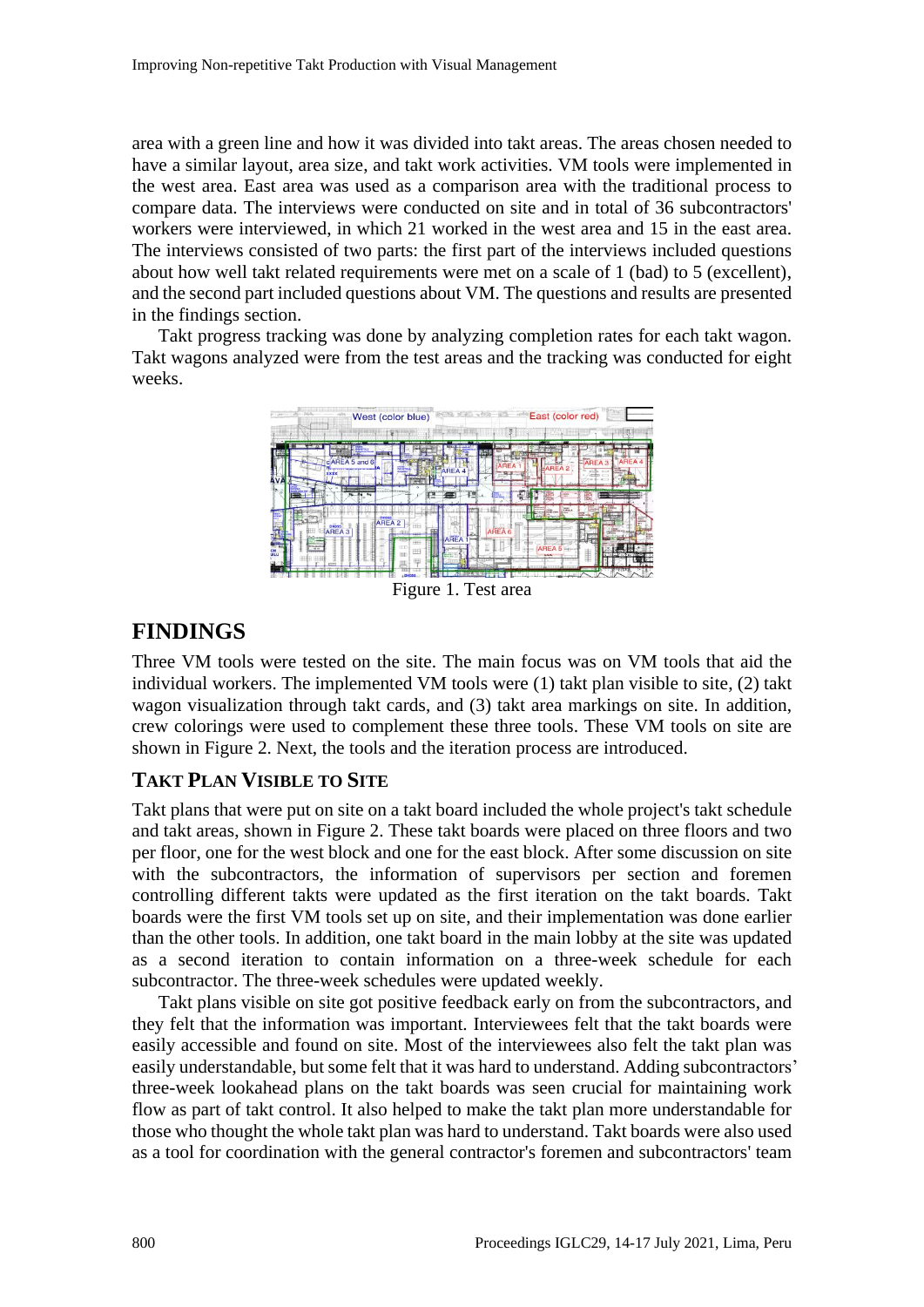leaders as well as coordination between subcontractors. The interviewees pointed out that the significance of production plan in production control is lesser when the worker is further in the subcontracting chain.



Figure 2. Visual management tools shown on site.

#### **TAKT WAGON VISUALIZATION THROUGH TAKT CARDS**

The initial idea of takt cards was developed from Kanban cards, takt wagon visualization from an observation of two construction projects in San Francisco<sup>6</sup>, and the need to show more detailed information to the working crews. Most of the information displayed on the takt cards are issues that were discussed in the takt planning meetings but never really visualized on site. The main focus of takt cards was to make them visually recognizable. Before the first iteration, takt cards contained a lot of information but were latersimplified. An example of a takt card is shown in Figure 2.

The first iteration of takt cards, which were implemented on site, included information about preconditions, tasks inside the takt, resources needed for the wagon, inspections done within the wagon, and handover date. Through feedback, the second iteration was to add a three-week lookahead plan, which contained the information about the next two takt wagons in the takt area. The three-week lookahead plans were placed beside the takt cards, which were located near the entrance to the takt areas, to be easily visible to people who seek information. The entrace to takt areas was seen as the optimal location for takt cards by interviewees. The third iteration considered making the takt cards more visible. An information board was made and previously mentioned items were added on it as well as a lamp and takt area room identification numbers. This iteration made the takt card as a whole more recognizable as it was bigger in size and had a lamp to gain more attention.

Some of the takt wagons are straightforward work that do not need a lot of information, and the takt boards are enough, as few interviewees pointed out. However, takt cards were seen useful if the cards were bigger and only contained essential information for crews. If there is too much non-essential information the tool was seen as unnecessary. The takt cards were seen to need more instructions. The information should be clear, not too complicated, and recognizable. Essential information for takt control was schedule information about prerequisites of tasks in takt, currents task details, and the next takt wagon. The research area had different sized takt areas and the interviewees thought that

<sup>6</sup> Grönvall, M. 2019. Tahtituotannon implementointi toimitilarakentamisessa. (Master's Thesis).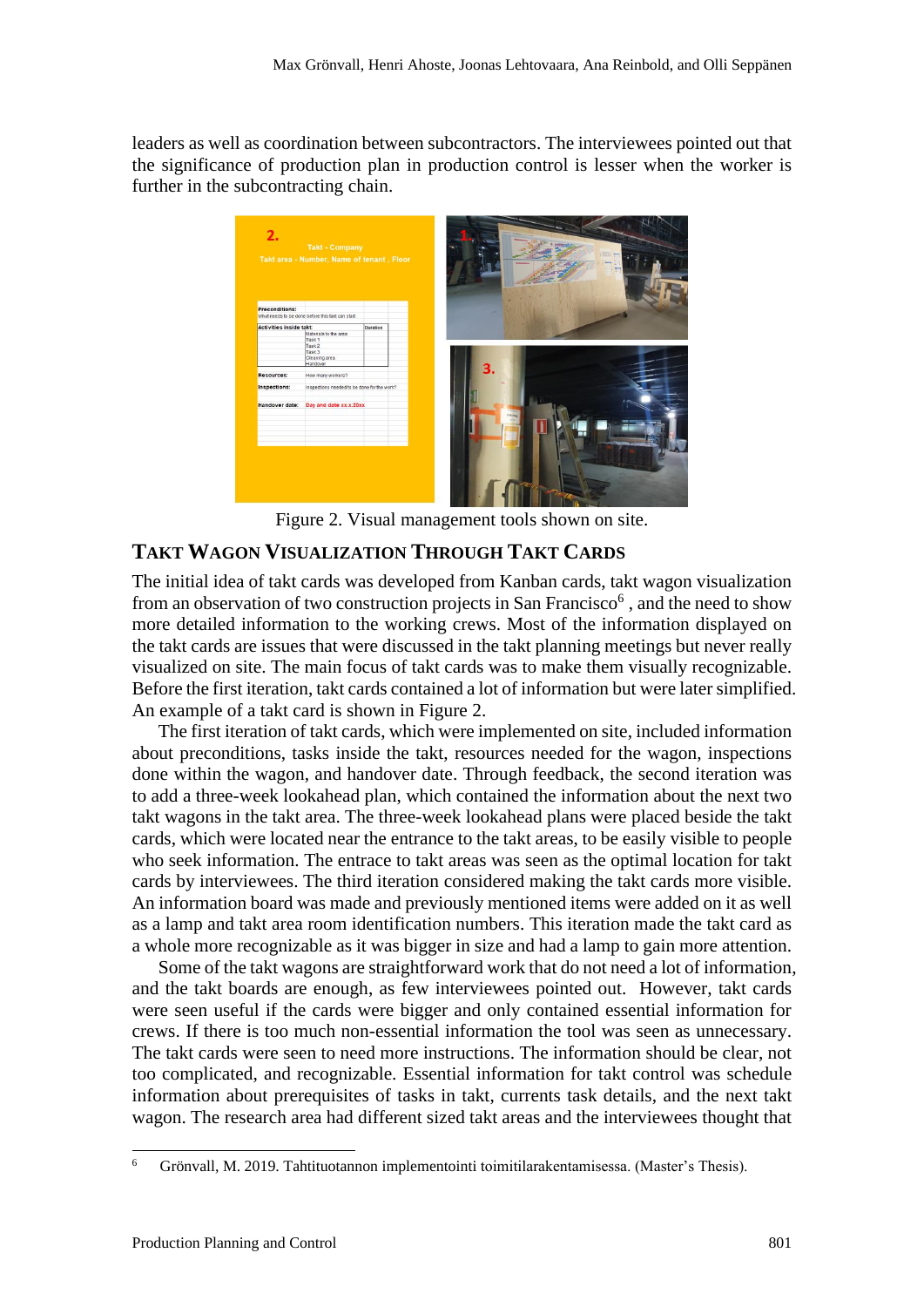the takt cards work better in smaller areas in the finishing phase, with multiple tasks in one takt. The study also pointed out that VM system in non-repeatable takt production requires a lot of work to have the real-time information when done manually. Using takt cards for every takt area in the project would scale the problem.

### **TAKT AREA MARKINGS ON SITE**

The initial idea for takt area markings was to spray the outlines of the area on the floor and use columns to show the area with a paper tag. Due to COVID-19 restrictions, the research was delayed, and most of the areas already had natural boundaries by interior walls. After discussions with the project members on how to show the takt areas on site, the thought was to implement the room numbers by projecting the numbers with light, but it wasn't possible due to time limits of this study. Finally, the takt areas were tagged with the room identification numbers and space purpose or name on columns in the area, as shown in Figure 2.

Through iteration of takt cards, the room identifications were attached to the same board as the takt cards. Most parts of the test areas were smaller spaces with only one entrance to the area. With larger areas that had to be split into different takt areas, f.e. west areas 2 and 3, the takt area markings should be shown more visually. Takt area markings should be visible from every side of the area, and the marking should not be only in one place. One interviewee also thought that the takt area outlines should be more visible, but it also depends on what work is done in the area. Area markings with room or area identification helped workers to mark where they had been working. The site layout was mostly seen as easily understandable. Overall, takt area markings with the help of takt boards with project layout and takt areas were seen as essential for takt control. Most workers gave good grades for the visualization and clarity of takt area markings as the average was 4,19 out of 5. Subcontractors working in the larger areas gave worse feedback as mentioned above.

#### **CREW COLORING RELATED TO TAKT WAGONS**

Crew coloring was done to match takt cards and takt wagons in the schedule with the color of the company's clothing or logo to make it visually easier to recognize where a crew is needed to be and to control the work. One example is the interior wall subcontractor with red clothes, so their takt and takt card is red. Interviews indicated that most thought that the takt schedule was clear and that some subcontractors did not see their takt cards in the right place. It shows that colors used for takts made it also beneficial to keep track of where their own work was going. Using of colors may have many meanings which was pointed out by a interviewee. The interviewee thought that a green takt card meant that the area was finished by this subcontractor. Although it was a color for the electricity subcontractor and it resulted in the misunderstanding of takt cards.

#### **IMPLEMENTATION RESULTS**

Takt progress tracking showed that the west area which implemented VM tools had better average progress. The area had 11% higher results on completed takt wagons than the control area. The challenge with analyzing progress tracking and the effect on takt is the external impact of Covid-19 on subcontractors' resources. This also affected completion progress as the results started decreasing, as the production was running behind from week 5 of testing onward.

Table 1 presents that takt production features were on a good level in the opinion of interviewees, even though production was running late. There was not a straightforward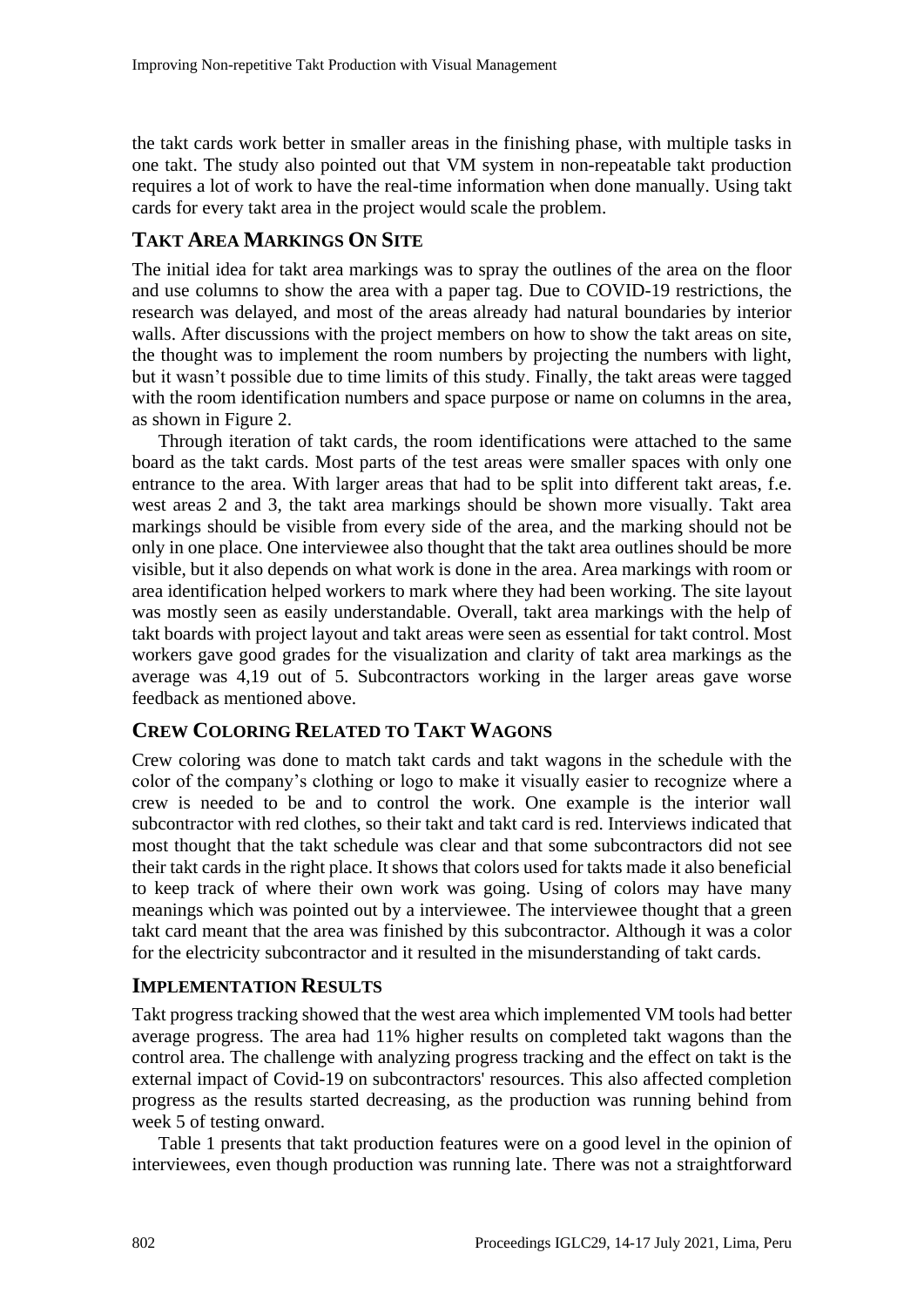correlation between VM tools and takt plan progress, but as production started running late of the takt schedule, the need for VM tools also started decreasing. This was due to the fact that because the progress tracking was not accurate anymore, the workers partially lost their interest towards the tools. One finding in conflict is that the workers only thought that VM tools help a bit, even though most of them thought there should be more VM information on site. The results were impacted by takt cards not being in real-time and by delays with progress.

| Table 1. Interview questions and results                                                                                                                                                                                                                                |                                                                                                                                                   |
|-------------------------------------------------------------------------------------------------------------------------------------------------------------------------------------------------------------------------------------------------------------------------|---------------------------------------------------------------------------------------------------------------------------------------------------|
| Questions                                                                                                                                                                                                                                                               | <b>Results</b>                                                                                                                                    |
| How well the following are met: work preconditions,<br>clarity of schedule, takt areas and work content, working<br>without interference.                                                                                                                               | 4.3 (west) & 4.1 (east)                                                                                                                           |
| Have you seen or used VM tools earlier?<br>Do VM tools support your work?<br>Should the VM tools be located close to workplace or<br>inside site office?<br>Would you like more VM information on site?<br>Could you help to create VM tools that support your<br>work? | 5 had seen (14%)<br>"Helps a bit"<br>Close to work place on site (91%)<br>53% would want more information<br>50% could help to create VM<br>tools |

As summary, the three VM tools provided benefits for production control, but they also need to be developed further to reach full potential. Takt boards were seen to have the most positive effect on production. They made the production plans understandable to most of the workers. Takt boards were also a place for daily coordination of production control. However, takt cards did not achieve their full potential in this study and need further development. The main focus on takt cards is to make them visual and located in a central place to gain attention from workers. Takt cards were seen as a useful tool if they have the right information, which can differ for different takts, takt areas, or crews. Takt area markings with the aid of takt boards were seen essential for takt control. Simple signs like room identifications on columns were seen as an adequate solution. It is important to use takt area markings that suit best for the takt area and are visible from different sides if it is an open space. Color coding in visualizing takt plan on site needs to be made clear, since different colors can create misunderstanding.

# **DISCUSSION**

Tezel et al. (2015) presented that VM tools should be simple and have visual aids like plans. This matter was seen important with takt boards on site. Valente et al. (2018) also presented the benefit of using boards as supporting collaboration between stakeholders. The study showed that using takt boards enables coordination on site, likely decreasing rework and re-entrant flow and increasing transparency and identification of disruptions. These benefits of VM in production flow were also pointed out by Liker (1997) and Formoso et al. (2002). These introduced benefits also have a positive effect on takt control. The problem with some parts of the interviews compared to observation and conversations is that the interviewees did not completely understand takt boards as VM tools.

Takt cards were not used to their full potential and were not recognizable enough in size, which brought the problem of giving enough information to the subcontractor.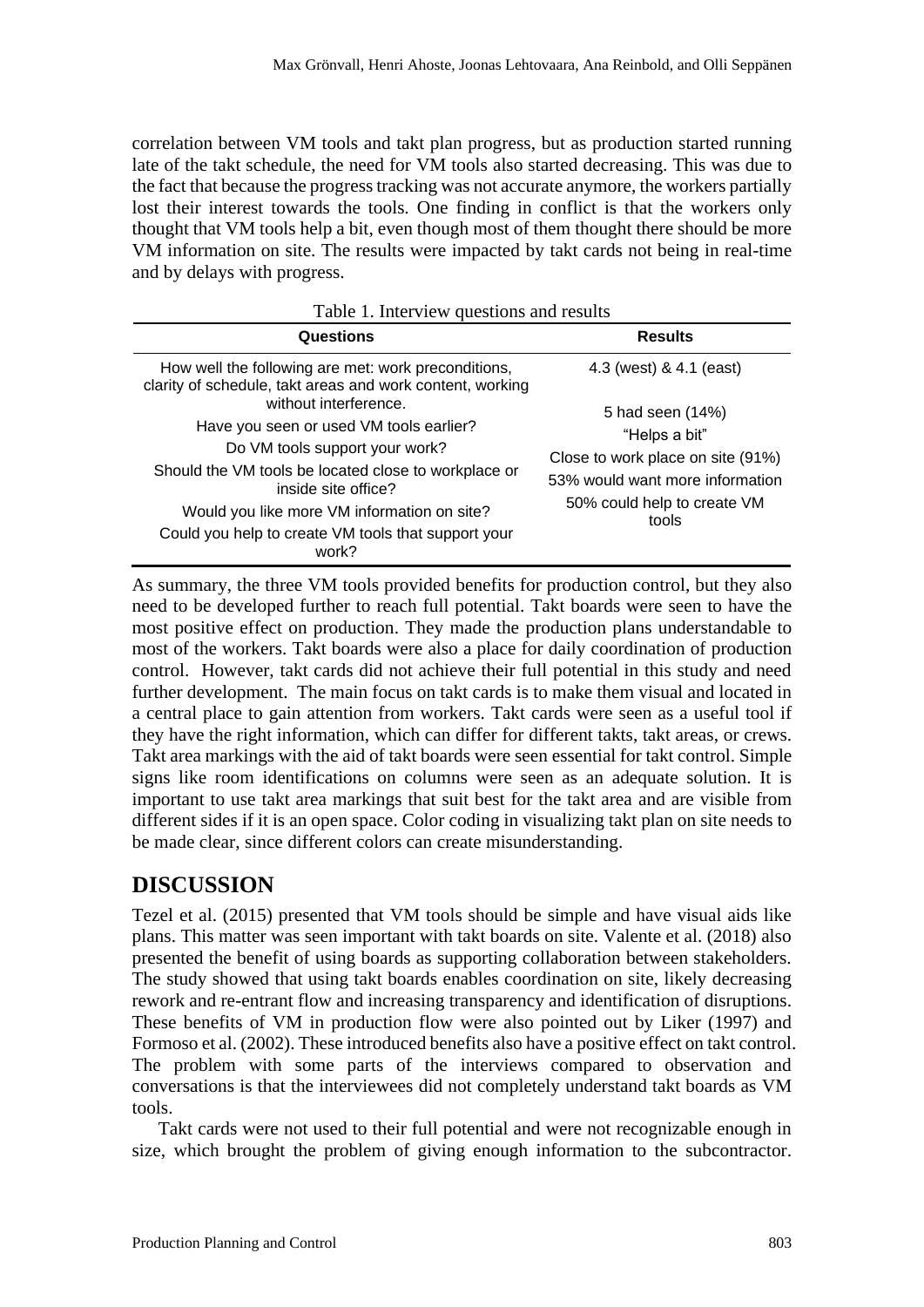Valente et al. (2018) presented that the final step is to make tools visible, which is an important aspect also highlighted in this study. Takt cards were manually changed, which brings the problem of having the updated card on site. Updating takt cards should be digitalized in the future, as Reinbold et al. (2020) pointed out. The challenge of takt cards not being real-time is also present if the work isn't completed as in the production plan. The challenge of not having real-time information is also introduced by Reinbold et al. (2020). It brings up trust issues, as interviews also pointed out. Results indicate that if takt cards' information is not in real-time, it decreases trust in overall VM tools for takt control. One aspect that challenged the thought of takt cards decreasing the need to contact foremen was, that the information needed isn't shown in takt cards. To solve these problems it is essential to ensure the right level of information that benefits the workers.

Takt production itself gave sound basis for the implementation of VM tools. The general feedback from subcontractors was that takt schedules were visually clearer and easier to understand than traditional schedules. Most of the tools' information was already present and only needed to be made visually recognizable on site. In the beginning, it was challenging to get the workers on site to understand VM tools and the connection to their work, which made it challenging to see the results of these tools. At a takt planning meeting, the tools were introduced for subcontractors foremen and management, and they felt that VM tools are good extra information but not essential. The information given is not that needed since the subcontractors' supervisors tell the crews where to go and what needs to be done. However, the interviews revealed that actually, the crews on site want more information.

At the time of introducing the tools, the supervisors did not have a clear understanding of the tools. The adoption of VM tools during the production phase in construction sites is still low (Tezel et al., 2011), the request for more visual tools and more information from the production perspective points out that a cultural change is necessary and that the information needs to be better located and distributed in the construction sites. The correlation of VM tools with takt production can be seen from interview results and takt progress tracking. When takt progress decreased, the need for VM tools also decreased. It is understandable since the tools' information is not correct, which decreases the overall need for information.

A broader introduction of VM tools on the site would be needed. It is important to think of the most efficient and easy way to educate VM methods. The process of VM implementation should start early. In a takt production project, VM implementation can be started when starting the takt planning phase with subcontractors. This way, the tools are more familiar early on, as the results point out. VM tools were a bit confusing for the subcontractor crews when implemented in the middle of the project. Iteration and testing of these VM tools are also important since the workers might not know what is needed or what they want before they see the right tools, making it challenging to start implementing these tools. The interviews showed that VM tools' need is there, but what information it should include is still unclear, which makes it challenging to develop these tools.

Some interviews pointed out the strong culture in the construction industry that the foremen should give all the work instructions for the crew. In some interviews, VM tools were not thought to have an impact because the crews would only do as their foreman says. In this sense, VM aims, as presented by Galsworth (1997), were not met. However, the result of not having self-regulated crews is common in construction (Reinbold et al., 2020). This brings up a problem in implementing and controlling takt production since some foremen didn't really instruct the crews on what takt production is. In this case, the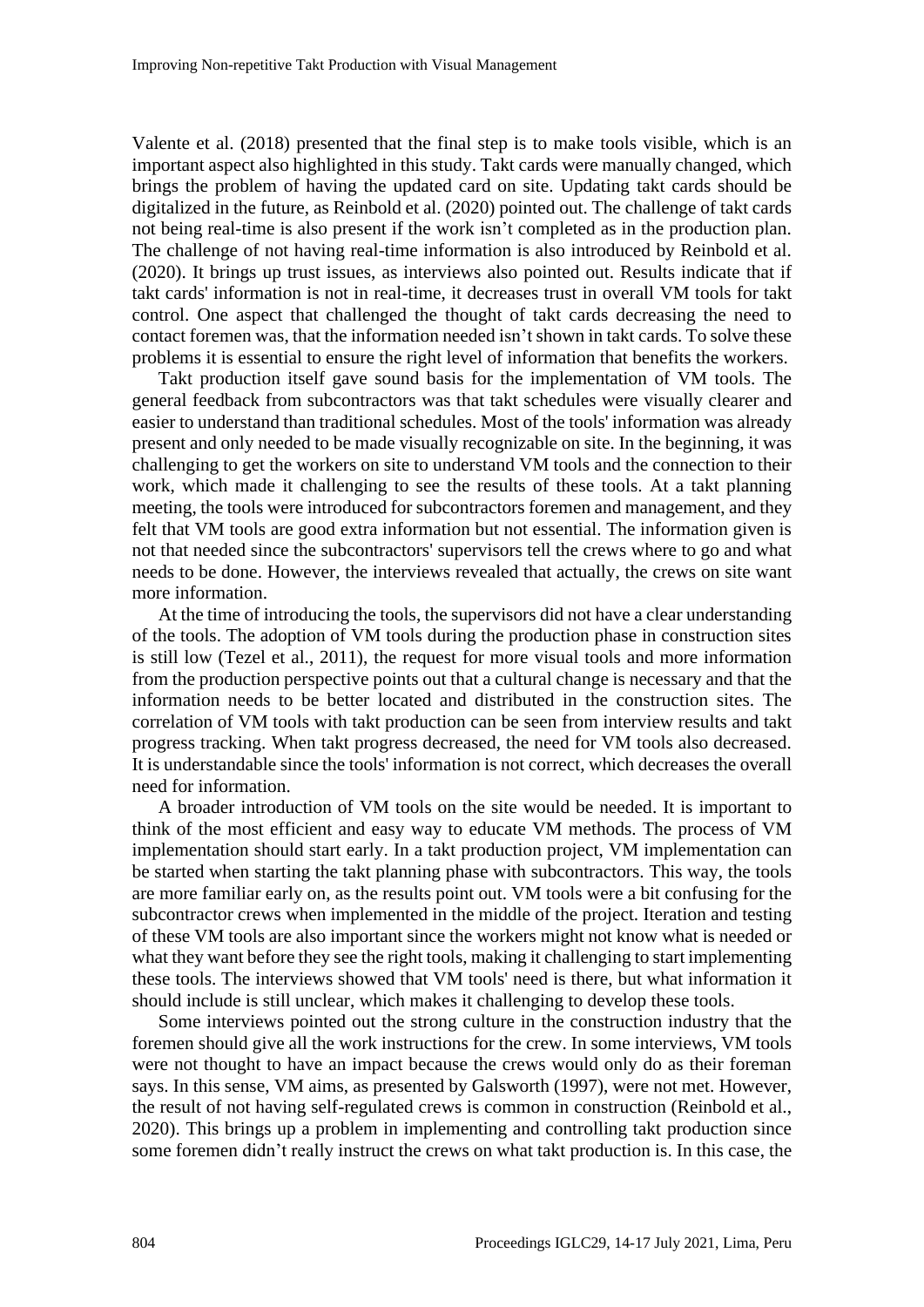only way to be controlling the work is through the foreman, which means that the foreman needs to be controlling all the time. The study points out that the VM information is there, but it may not be known how to use it or not show the right information for some subcontractors. VM tools and the information it contains should be thought off collaboratively at the beginning of the project to ensure that crews get the information needed.

## **CONCLUSIONS**

This study aimed to gain knowledge and understanding of VM as part of takt control, as little research exists on how VM tools can support takt control on site in the most efficient way. The study was conducted by implementing and iterating three VM tools on site. The data was collected by triangulation of interviews, work progress observations, and site observations.

VM needs to be introduced early on at the site and collaboratively develop the tools. In takt production, VM tools can help when the information given is clear, recognizable, right and in real-time. VM tools are easy to implement in takt production because takt production plans themselves are visually more understandable than traditional schedules.

Takt boards helped different stakeholders on site to solve problems and coordinate work. They were seen as essential for takt control. Takt cards were seen as being helpful when the information is right and the tool is visible enough, but they still need to be improved to reach full potential for takt control. Takt area markings improve understanding and finding the takt area, which reduces waste in work and makes takt control more efficient.

VM should be implemented in more projects to test which tools and information is needed and most efficient for workers. The lack of real-time information in the project brings up trust issues in VM tools overall. The culture of the information management practices needs to change, and with the help of VM on site, there will be more user experiences and knowledge of VM.

### **ACKNOWLEDGMENTS**

The research was supported by the Building 2030 consortium of Aalto University and 21 companies.

### **REFERENCES**

- Chauhan, K., Peltokorpi, A., Seppänen, O & Berghede, K. 2018. "Combining Takt Planning with Prefabrication for Industrialized Construction." Proceedings (IGLC 26). Chennai, India, 848-857.
- Dlouhy, J., Binninger M., Oprach, S. & Haghseno S. 2016. "Three-Level Method of Takt Planning and Takt Control – A New Approach for Designing Production Systems in Construction." Proeedings (IGLC 24). Boston, MA, USA, sect.2, 13-22.
- Dlouhy, J. 2018. "Large scale project using takt planning and takt control-creating and sustaining multitasking flow." (IGLC 26).Chennai, India, 1334-1343.
- Dresch, A. Lacerda, D. & Antunes Jr, J. 2015. Design Science Research. A Method for Science and Technology Advancement. Springer International Publishing Switzerland 2015.
- Forbes, L. & Ahmed, S. 2011. Modern Construction Lean Project Delivery and Integrated Practices. Taylor & Francis Group.